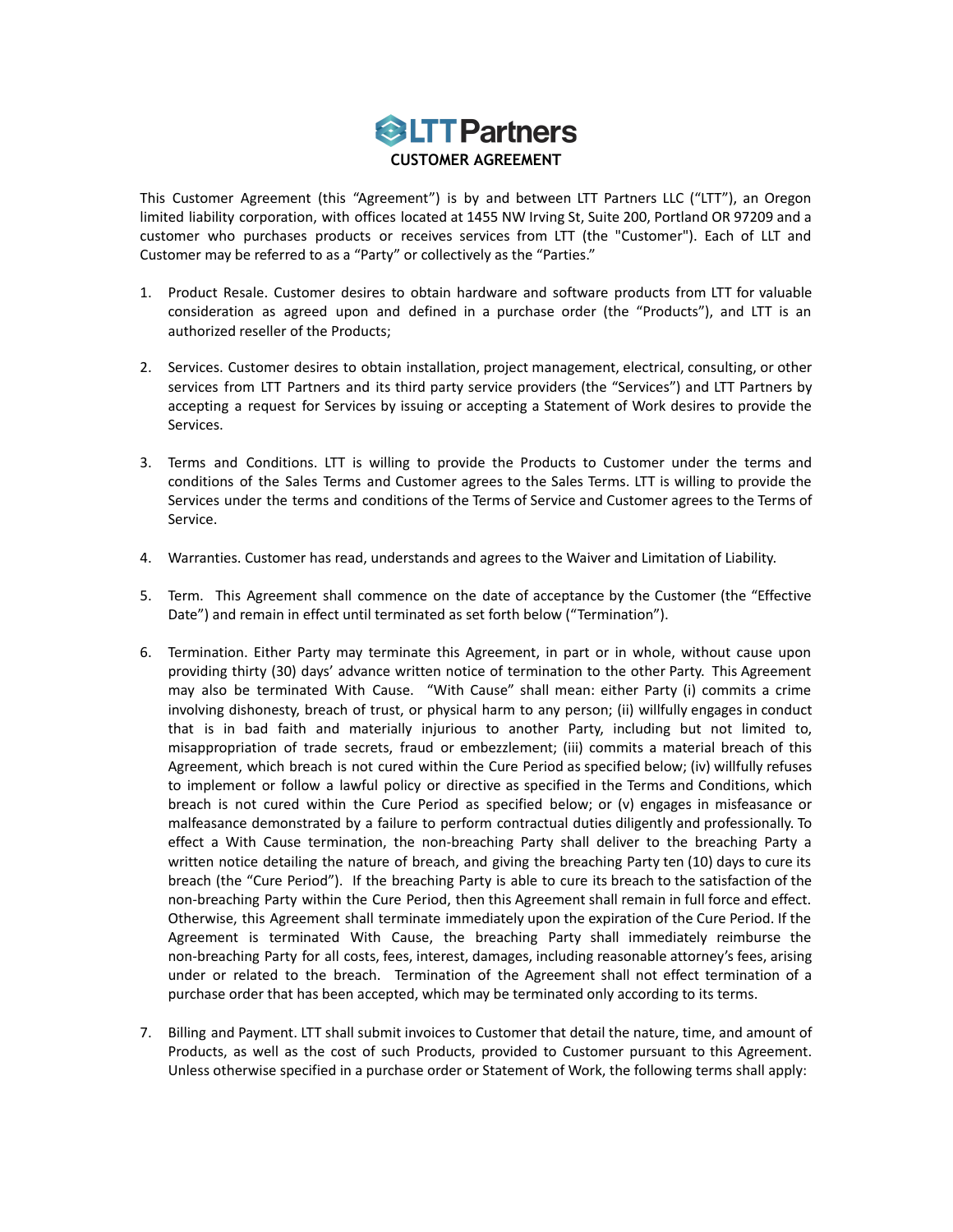- a) Invoicing. Customer shall pay all invoices within 15 days of the invoice date. Customer shall make all payments hereunder by wire transfer, ACH, or cashiers check and in US dollars. Customer shall pay interest on all late payments at the lesser of the rate of 1.5% per month or the highest rate permissible under applicable law, calculated daily and compounded monthly. Customer shall reimburse LTT for all costs incurred in collecting any late payments, including, without limitation, attorneys' fees.
- b) No Setoff. Customer shall not, and acknowledges that it shall have no right, under this Agreement, any other agreement, document or law, to withhold, offset, recoup or debit any amounts owed (or to become due and owing ) to LTT or any of its affiliates, whether under this Agreement or otherwise, against any other amount owed (or to become due and owing) to it by LTT or its affiliates, whether relating to LTT's or its affiliates' breach or non-performance of this Agreement or any other agreement between Customer or any of its affiliates, and LTT or any of its affiliates, or otherwise.
- c) Taxes. Customer will promptly reimburse LTT Partners or pay directly to the applicable taxing authority all applicable taxes, fees, duties, charges, or regulatory surcharges that arise in any jurisdiction on the provision, sale or use of any Products or Services and permitted by applicable law to be passed through to Customer, including, without limitation, value added, consumption, sales, use, gross receipts, excise, access, bypass, franchise and other taxes or federal or state universal service charges (collectively, "Applicable Taxes") and any penalties and interest related to such Applicable Taxes. Applicable Taxes excludes all taxes based on LTT Partners' net income and taxes assessed on LTT Partners' property. LTT Partners will cooperate, at Customer's sole expense, in pursuing any claim for refund of Applicable Taxes paid by Customer.
- 8. Amendments. Amendments to this Agreement must be made in writing and signed by the Representatives of the Parties before they can become effective.
- 9. Notices. All notices, consents and approvals under this Agreement shall be in writing and shall be deemed properly delivered, given and received (a) when delivered in person; (b) when transmitted by facsimile, via electronic mail or via LTT Partners' website (with confirmation of delivery in each case); (c) on the third business day following the mailing thereof by certified or registered mail, return receipt requested; (d) when delivered by an express courier (with written confirmation) to the Parties at the addresses set forth on a Statement of Work (or to such other address, email address, or facsimile number as such Party may have specified in a written notice given to the other Parties).
- 10. Confidential Information. "Confidential Information" means any information disclosed at any time by either Party, its directors, officers, employees, and agents (collectively, the "Representatives"), to the other Party or its Representatives in anticipation of or during Parties' relationship, either directly or indirectly, in writing, orally or by inspection of tangible objects which pertains to such Party's business, including, without limitation, information concerning marketing, financial, employee, planning, service or product purchase or performance agreements and documentation, pricing, and other confidential or proprietary information or information a reasonable person would understand to be confidential or proprietary. Confidential Information of either Party will not, however, include any information which (i) was publicly known and made generally available in the public domain prior to the time of disclosure by the disclosing Party; (ii) becomes publicly known and made generally available after disclosure by the disclosing Party to the receiving Party through no action or inaction of the receiving Party; (iii) is already in the possession of the receiving Party without a breach of any third party's obligations of confidentiality at the time of disclosure by the disclosing Party; (iv) is obtained by the receiving Party from a third party without a breach of such third party's obligations of confidentiality; or (v) is independently developed by the receiving Party without use of or reference to the disclosing Party's Confidential Information.
- 11. Disclosure of Confidential Information. Both Customer and LTT shall (i) hold all Confidential Information in confidence and use it only as permitted in connection with the Products provided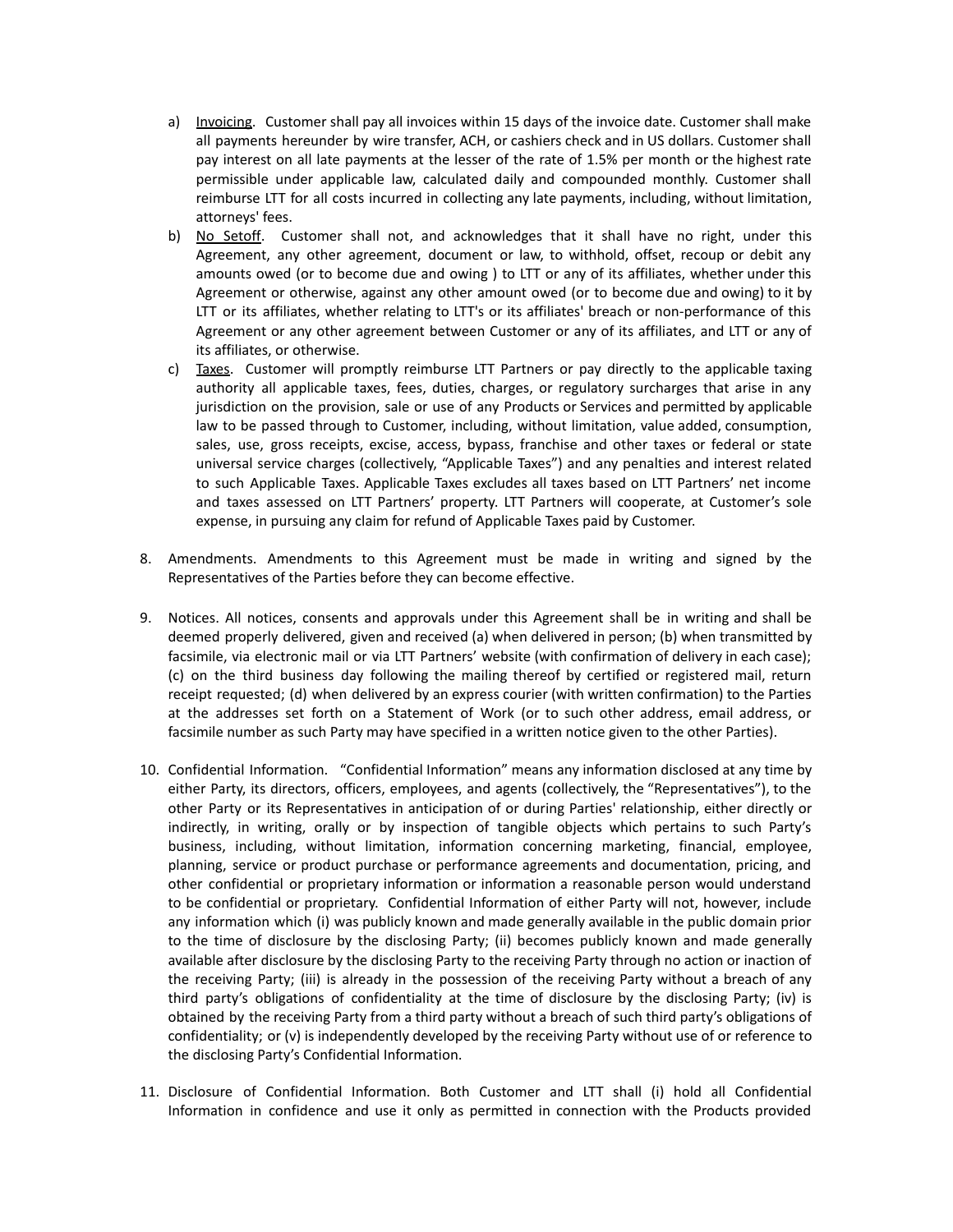under this Agreement; (ii) use the same care to prevent unauthorized disclosure of the disclosing Party's Confidential Information as the receiving Party uses with respect to its own Confidential Information of a similar nature and shall not, in any case, be less than the care a reasonable person would use under similar circumstances; (iii) to the extent required by a court order or law, disclose only the Confidential Information required to comply with such court order or law and in conjunction with fulfilling obligations under Section 12; and (iv) only disclose the Confidential Information to its Representatives who have a need to know such information in order to perform their job. Each Party shall be liable for any breach of this Agreement by any Representative. Neither Party shall disclose Confidential Information to third parties without the other Party's prior written consent.

- 12. Injunctive Relief. Each Party acknowledges that a Party's actual or threatened breach of its confidentiality obligations under Section 9, would likely cause irreparable harm to the non-breaching Party that could not be fully remedied by monetary damages. Each Party therefore agrees the non-breaching Party may seek such injunctive relief or other equitable relief as may be necessary or appropriate to prevent such actual or threatened breach without the necessity of proving actual damages.
- 13. Legal Process. In the event either Party receives a subpoena, request for production of documents, court order or requirement of a governmental agency to disclose any Confidential Information ("Legal Process"), the recipient thereof shall, if permitted by law, give prompt written notice to the other Party so the other Party may move for a protective order or other relief. In the event either Party is required to respond to or support such Legal Process involving the other Party (but not the parties adverse to one another), the responding Party shall be entitled to recover from the other Party all reasonable costs, fees and expenses incurred by the responding Party, including reasonable time expended by internal resources and reasonable attorneys' fees.
- 14. Governing Law. The validity, interpretation and performance of this Agreement, as well as the rights and duties of the Parties, shall be determined pursuant to and in accordance with the laws of the State of Oregon. Any action arising out of or related to this Agreement, shall be brought in the appropriate state court sitting in Multnomah County, Oregon and the Parties submit to the jurisdiction of such court.
- 15. Insurance. Both LTT and Customer agree to maintain general liability and workers compensation insurance for the term of this Agreement.
- 16. Severability. If any part, term, or provision of this Agreement is held invalid or unenforceable for any reason, the remainder of this Agreement shall continue in full force and effect as if this Agreement had been executed with the invalid portion eliminated.
- 17. Assignment. Neither Party may assign, transfer or sell its rights or obligations under this Agreement without receiving the prior written consent of the other Party and such consent shall not be unreasonably withheld or delayed.
- 18. Waiver of Breach. No waiver or delay in enforcement of any breach of any provision of this Agreement shall constitute a waiver of any prior, concurrent or subsequent breach of the same or any other provisions hereof, and no waiver shall be effective unless made in writing and signed by an authorized representative of the waiving Party.
- 19. Force Majeure. Neither Party shall be liable for any failure to perform, or delay in performing, any of its obligations under this Agreement caused by forces or circumstances beyond its reasonable control, and without fault or negligence on the part of that Party. Such forces or circumstances shall include, but not be limited to, Acts of God, acts of civil or military authority, fires, floods, epidemics, quarantines, and civil commotion. However, in the event of such a force or circumstance becoming